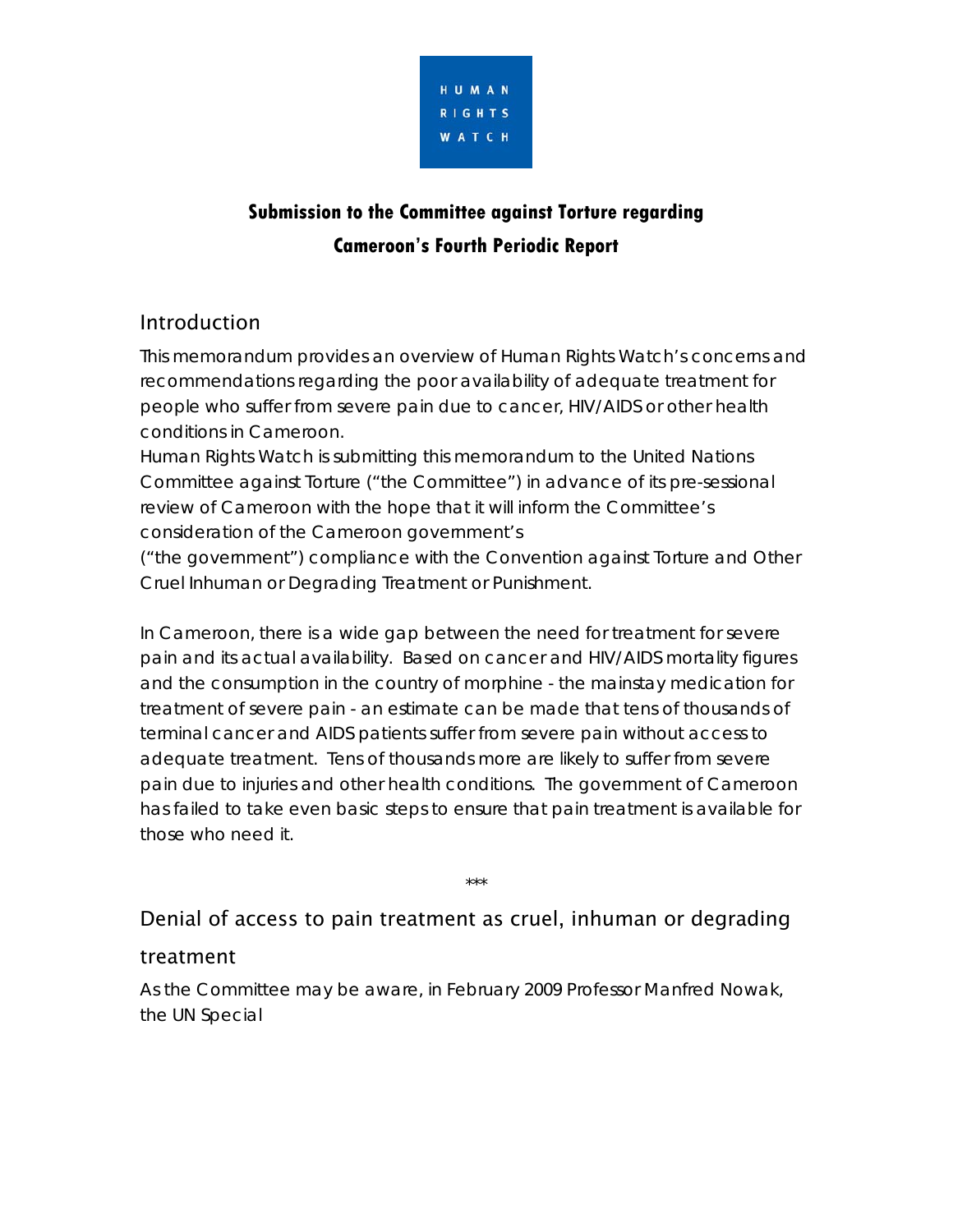Rapporteur on Torture and Other Cruel, Inhuman and Degrading Treatment or Punishment, stated in his report to the Human Rights Council that "de facto denial of access to pain relief, when it causes severe pain and suffering, constitutes cruel, inhuman or degrading treatment or punishment."[i](#page-10-0) There is no doubt that many patients who are unable to access pain medications experience severe pain and suffering. Severe chronic pain is a common symptom of cancer, HIV/AIDS and many other health conditions. Without pain relief, injuries and surgery may also cause severe acute pain.

Like torture, chronic pain has a profound physical and psychological impact. Chronic pain can cause depression, anxiety and reduced mobility resulting in loss of strength. It can compromise the immune system and interfere with a person's ability to eat, concentrate, sleep, or interact with others.<sup>[ii](#page-10-1)</sup> Human Rights Watch has found that many people who experience severe pain express sentiments similar to those of victims of police torture or ill-treatment: all they want is for the pain to stop. In interviews, these people told us that they had wanted to commit suicide to end the pain, or told doctors or relatives that they wanted to die.<sup>[iii](#page-10-1)</sup>

The Committee has stated that cruel, inhuman or degrading treatment or punishment "may differ [from torture] in the severity of pain and suffering and does not require proof of impermissible purposes."<sup>[iv](#page-10-1)</sup> The Committee has further stated that the Convention requires States parties to take "effective preventative measures" and "eliminate any legal or other obstacles that impede the eradication of torture and ill-treatment."[v](#page-10-1)

As all strong pain medications are narcotics regulated by international drug conventions, their production, distribution and dispensing is under exclusive government control.<sup>[vi](#page-10-1)</sup> Without government action, including appropriate legislative measures, to ensure their availability, severe pain and suffering is inevitable. Human Rights Watch firmly believes that where governments fail to take steps to make pain medications available, widespread denial of access to appropriate pain treatment should be considered a violation of the prohibition of cruel, inhuman and degrading treatment. We therefore encourage the Committee to examine Cameroon's record on providing access to treatment for severe pain as part of its review of Cameroon's compliance with its obligations under Article 16 of the Convention.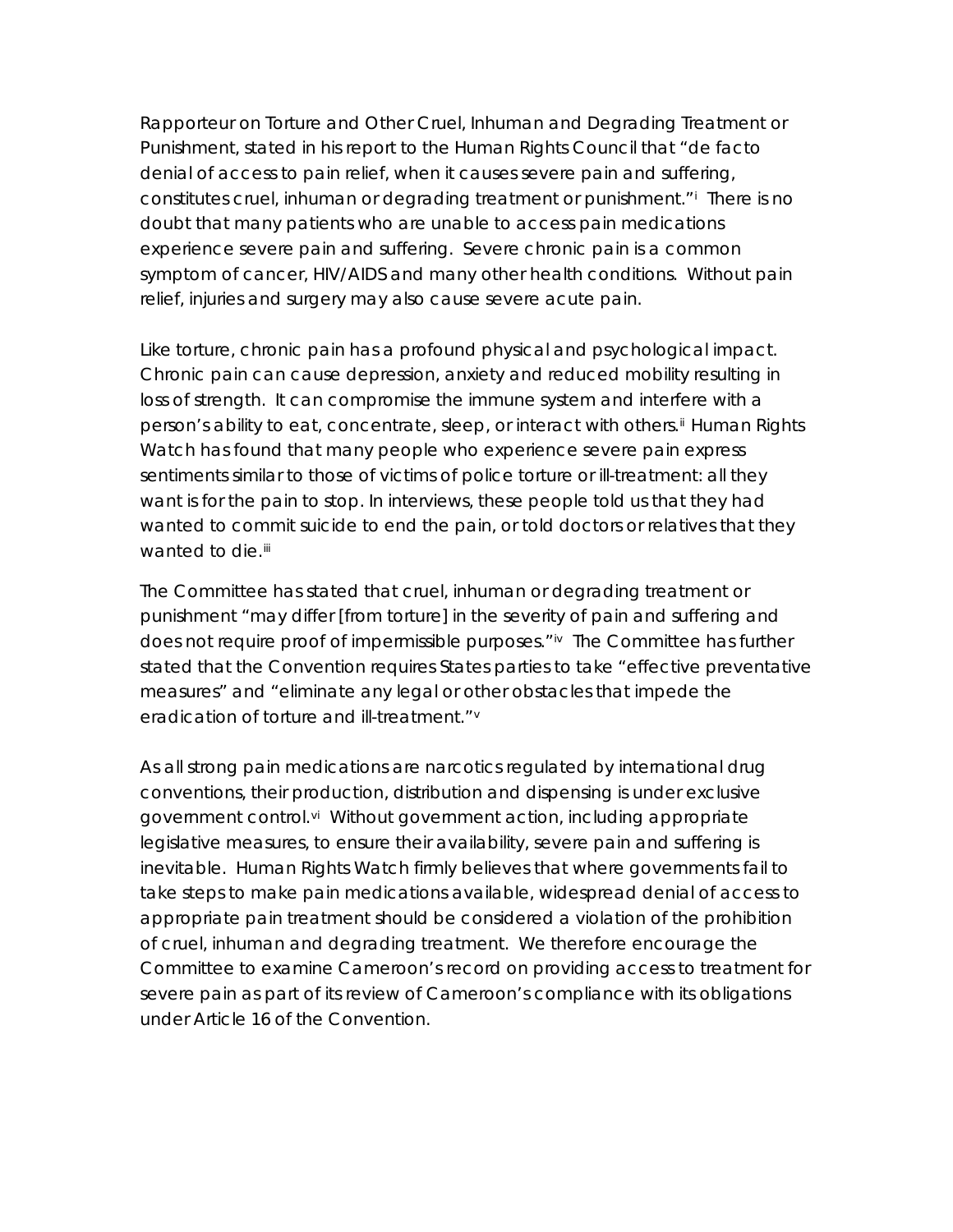### Background: pain and pain management

### Prevalence of pain

The World Health Organization ("WHO") estimates that tens of millions of people worldwide suffer from moderate to severe pain without access to treatment, including 5.5 million terminal cancer patients and 1 million end-stage HIV/AIDS patients, even though pain medications are safe, effective and inexpensive.[vii](#page-10-1) A March 2009 Human Rights Watch report, *"Please, do not make us suffer anymore…": Access to Pain Treatment as a Human Right*, concluded that a "shocking willingness by many governments around the world to stand by passively as people suffer" was a chief reason for this situation. Vili

Chronic, moderate and severe pain is a common symptom of cancer and HIV/AIDS, as well as of various other health conditions. A recent review of studies of pain among cancer patients found that more than 50 percent of cancer patients experience pain symptoms, [ix](#page-10-1) and research consistently finds that 60 to 90 percent of patients with advanced cancer experience moderate to severe pain.[x](#page-10-1) Although no population-based studies of HIV/AIDS related pain have been published, multiple studies report that 60 to 80 percent of patients in the last phases of the illness experience significant pain. $\mathbf{x}^i$  One authoritative study estimates that 80 percent of terminal cancer patients and 50 percent of terminal HIV/AIDS patients will develop moderate to severe pain symptoms, on average for a period of about 90 days.<sup>[xii](#page-10-1)</sup>

### Pain management: elements, effectiveness, cost

The basis for modern pain management is the WHO's Pain Relief Ladder, which recommends the administration of different types of pain medications according to the severity of the pain. With the use of the Pain Relief Ladder, WHO estimates that most, if not all, pain due to cancer could be relieved.<sup>[xiii](#page-10-1)</sup> While originally developed for treating cancer pain, the Pain Relief Ladder has been applied successfully to other types of pain.

The mainstay medication for treating moderate to severe pain is morphine, an opioid that is made of an extract of the poppy plant. Oral morphine is the drug of choice for chronic pain, and can be taken in institutional settings and at home. Due to the potential for its abuse, morphine is a controlled medication,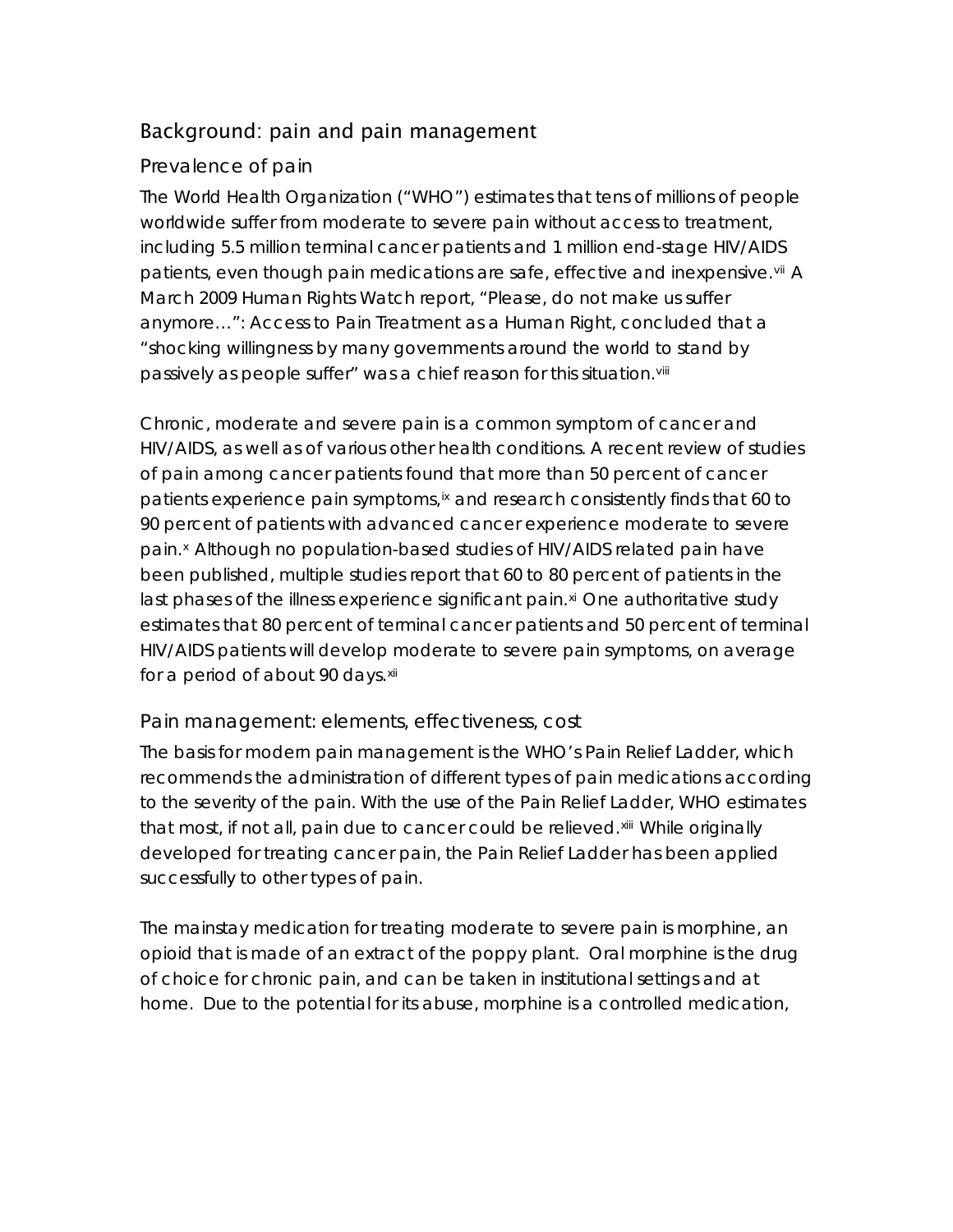meaning that its manufacture, distribution and dispensing is strictly controlled both at the international and national levels.

Basic oral morphine in powder or tablet form is not protected by any patent and can be produced for as little as US\$0.01 per milligram.  $x^{\text{iv}}$  A typical daily dose in low and middle income countries ranges, according to one estimate, from 60 to 75 milligrams per day.<sup>[xv](#page-10-1)</sup> Because oral morphine can be produced cheaply, providing pain management should be possible at the community level even in developing countries.

Chronic pain management is often a part of broader palliative care services, which aim to improve the quality of life of patients and their families facing problems associated with life-limiting illnesses.[xvi](#page-10-1)

Widespread consensus: pain relief medications must be available

There is a decades-old and widespread consensus that states must make opioid pain medications, including morphine, available for people facing severe pain. The 1961 Single

Convention on Narcotic Drugs ("Narcotic Drugs Convention") recognized that narcotic drugs continue to be "indispensible for the relief of pain and suffering" and that states must make "adequate provision...to ensure" their availability.[xvii](#page-10-1) The International Narcotics Control Board, the body charged with overseeing the implementation of the UN drug conventions, clarified in 1995 that the Narcotic Drugs Convention establishes an obligation "to ensure adequate availability of narcotic drugs, including opiates, for medical and scientific purposes..." [xviii](#page-10-1)

WHO has included opioid pain relievers, including morphine, in its Model List of Essential Medicines, a list of the minimum essential medications that should be available to all persons who need them. WHO has also repeatedly emphasized that palliative care and pain treatment are an essential—not optional component of care for cancer and HIV/AIDS. [xix](#page-10-1) Professor Manfred Nowak, the UN Special Rapporteur on Torture and Other Cruel, Inhuman and Degrading Treatment or Punishment, recommended in his report to the Human Rights Council in February 2009 that "all measures should be taken to…overcome current regulatory, educational and attitudinal obstacles to ensure full access to palliative care." [xx](#page-10-1)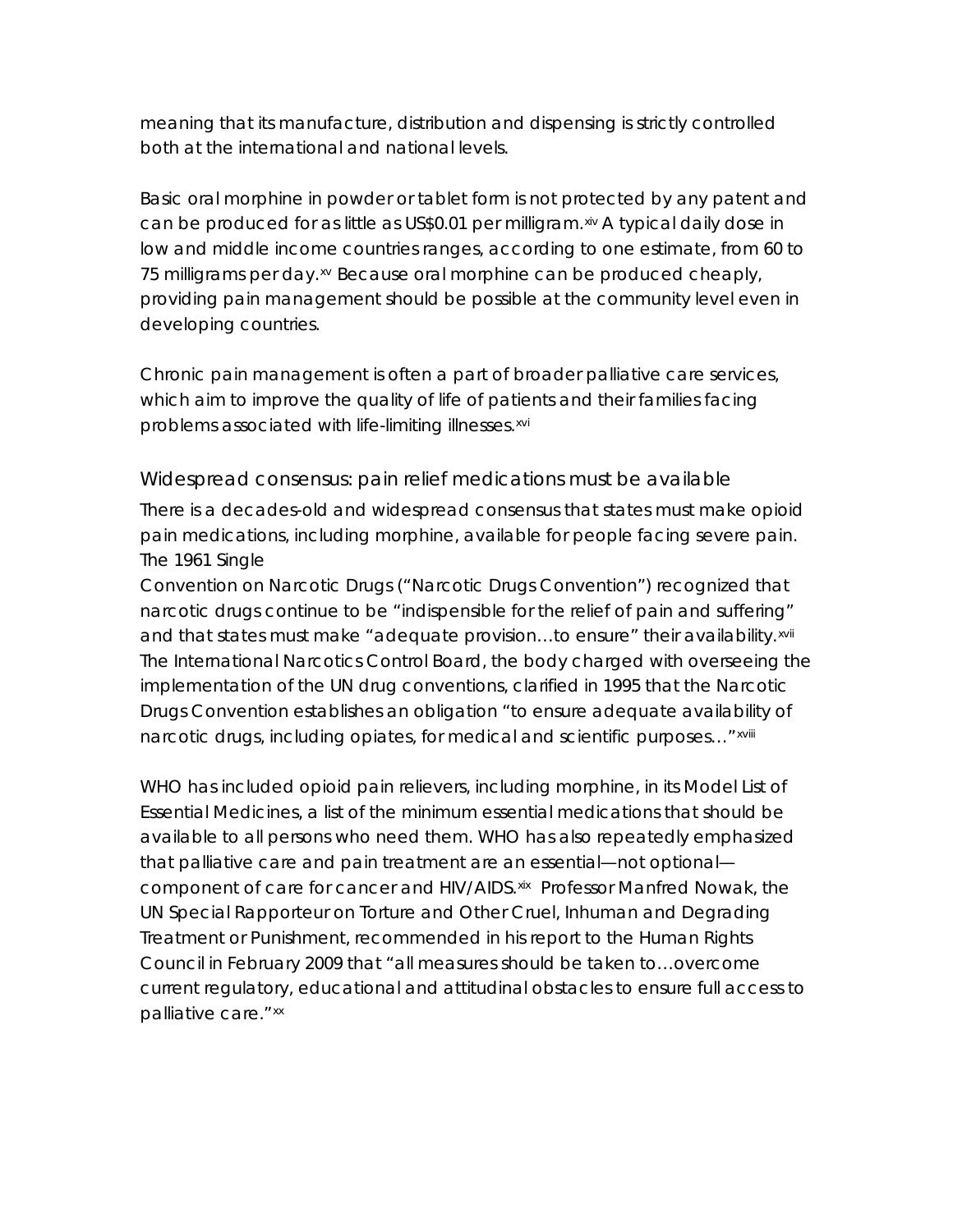### The situation in Cameroon

In Cameroon, more than 50,000 people die from HIV/AIDS, and more than 27,000 people from cancer, each year.[xxi](#page-10-1) Research suggests that about 80 percent of terminal cancer patients and 50 percent of terminal HIV/AIDS patients will suffer from moderate to severe pain for an average of about three months before their death.[xxii](#page-10-1) In addition, thousands of other Cameroonians will face moderate to severe pain due to other health conditions, including non-terminal cancer and injuries.[xxiii](#page-10-1)

Adequate pain treatment for all of Cameroon's terminal cancer and HIV/AIDS patients would require consumption of an estimated 288 kg of morphine per year.[xxiv](#page-10-1) As a signatory to the Narcotic Drugs Convention, Cameroon is obliged to report its annual consumption of morphine and other opioids to the International Narcotics Control Board.[xxv](#page-10-1) Cameroon has not reported consumption figures since 2004, when it reported that it consumed less than half a kilogram of morphine.<sup>[xxvi](#page-10-1)</sup> This is sufficient to treat an estimated 82 terminal cancer or HIV/AIDS patients, approximately 0.2 percent of those requiring pain treatment in Cameroon. [xxvii](#page-10-1)

Information gathered by Human Rights Watch suggests that this situation is due, in large part, to the failure by the government of Cameroon to take reasonable steps to ensure that people who face severe pain have access to appropriate treatment. In particular, Cameroon has failed: to put in place a functioning supply system for morphine; to enact policies that would ensure pain treatment access; and to ensure that healthcare workers receive adequate training on pain management and palliative care.

### Supply and distribution system

Lack of access to pain medication must be seen in the context of Cameroon's poor health infrastructure and the government's failure to meet its commitments to allocate more of its budget to healthcare to achieve progressive realization of the right to health.<sup>[xxviii](#page-10-1)</sup> Yet, even where more expensive medications are available, opioids often are not. As the production, distribution and dispensing of controlled medications, like morphine, is under exclusive government control, without government action, these medications will simply not be available.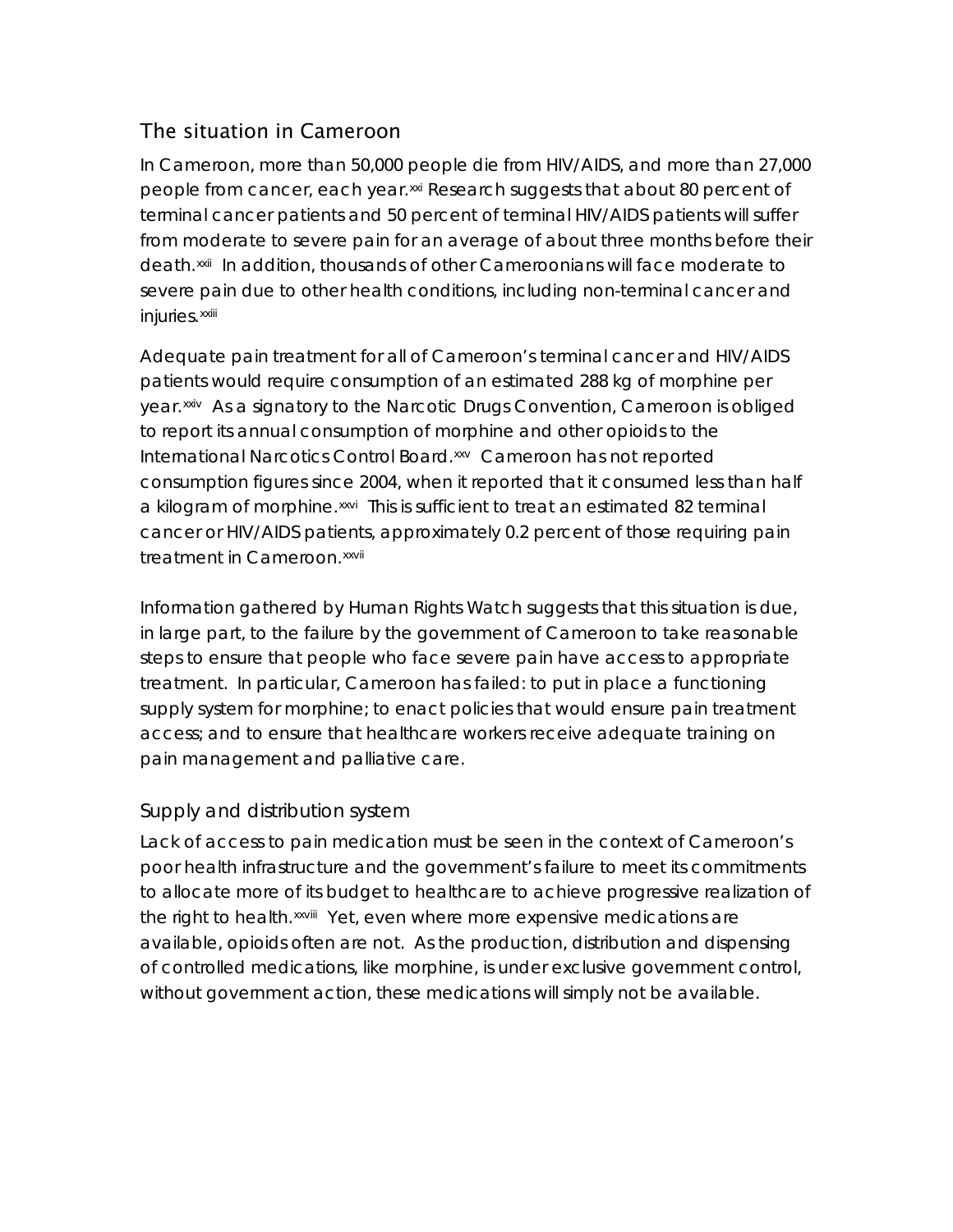Cameroon has failed to put in place an adequate supply and distribution system. States are required to submit estimates of their need for opioids for medical and scientific purposes annually to the International Narcotics Control Board and may not import opioids in excess of the estimates approved by the Board.[xxix](#page-10-1) Cameroon has not submitted a consumption estimate for morphine, or any other opioid, for 2009.<sup>[xxx](#page-10-1)</sup> For 2008, Cameroon estimated its morphine consumption would be just 280 grams, enough to treat just 46 terminal cancer or HIV/AIDS patients, or 0.1 percent of those in need of pain relief.[xxxi](#page-10-1)

To its credit, the government has included injectable morphine, oral morphine solution and morphine tablets on Cameroon's national list of essential medicines, in line with the WHO Model List of Essential Medicines.<sup>[xxxii](#page-10-1)</sup> The government has failed, however, to ensure a supply of oral morphine. As far as Human Rights Watch has been able to establish, it appears that morphine tablets are not, in practice, available in Cameroon. [xxxiii](#page-10-1) At least one health service run by a nongovernment organization imports oral morphine because it is not able to purchase it in Cameroon, indicating that the government has not taken the necessary steps to put in place functioning supply and distribution of oral morphine. The Cameroon Baptist Convention Health Board ("CBC Health Board") received authorization from the Ministry of Health to import morphine powder in order to make morphine solution to use its two palliative care facilities.[xxxiv](#page-10-1) As oral morphine solution is an extremely cost effective medication that can be used to provide pain relief to patients being cared for at home, the government should be urged make it more broadly available in Cameroon.

#### The need to enact appropriate policies

The right to the highest attainable standard of health requires that countries adopt and implement a national public health strategy and plan of action on the basis of epidemiological evidence, addressing the health concerns of the whole population.<sup>[xxxv](#page-10-1)</sup> In 1996, WHO identified the absence of national policies on cancer pain relief and palliative care as one of the reasons that, in many countries around the world, cancer pain is so often inadequately treated.[xxxvi](#page-10-1) Despite efforts of palliative care advocates, Cameroon does not have a written palliative care policy or plan of action and palliative care is not included in the national cancer policy.<sup>[xxxvii](#page-10-1)</sup> A team of local experts formed under the auspices of the African Palliative Care Association to improve access to palliative care in Cameroon cited lack of government attention to palliative care as hindering broader access. [xxxviii](#page-10-1)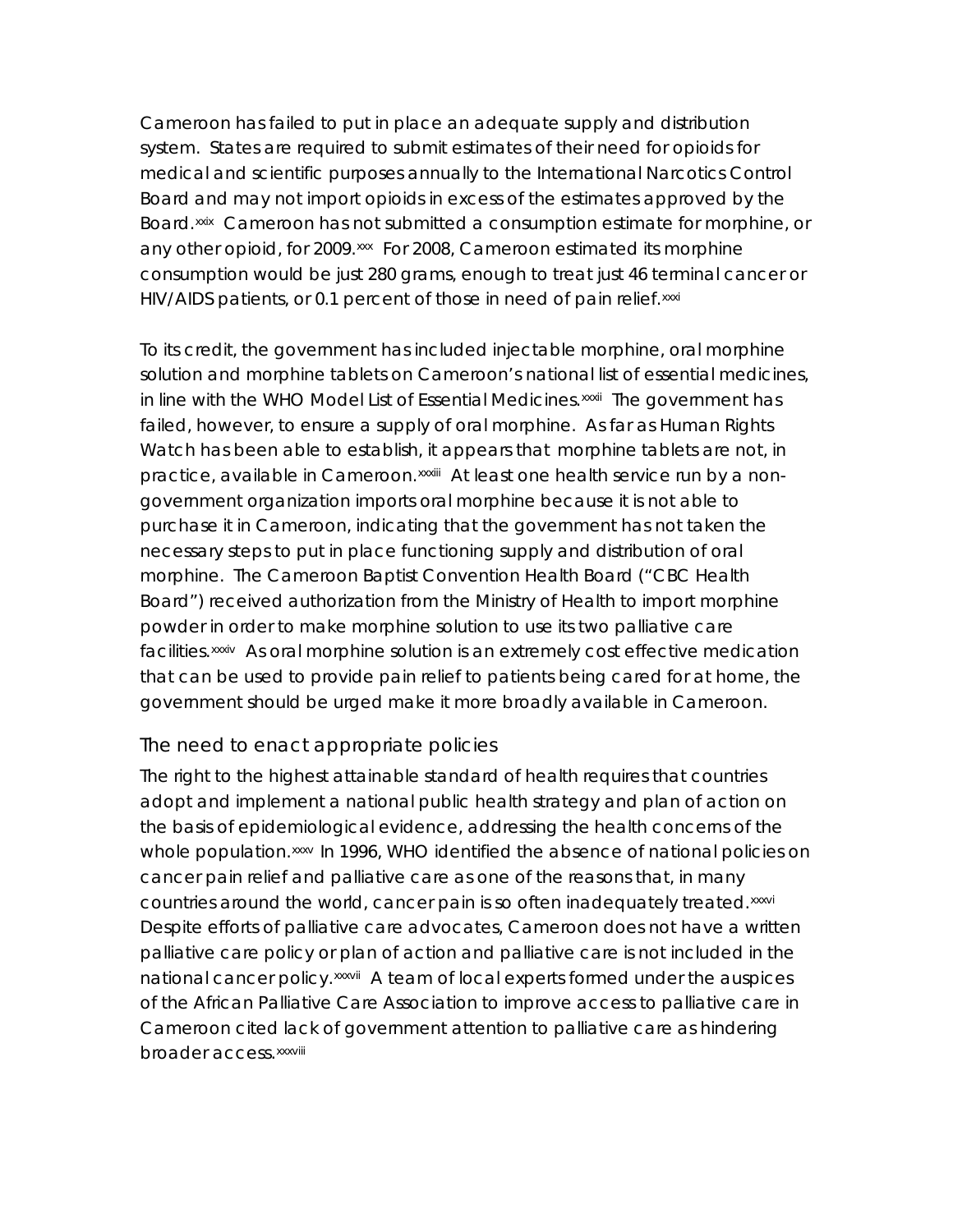### Training for healthcare workers

Without adequate instruction on palliative care and pain management, the healthcare system will be unable to provide patients with the treatment they require. The above mentioned team of experts cited limited expertise in palliative care and healthcare workers' attitudes towards opioid medications as major barriers to access. Lack of awareness in the broader community of palliative care as a treatment option was also identified as a problem.<sup>[xxxix](#page-10-1)</sup> Instruction in palliative care is not provided as part of the undergraduate or postgraduate medical or nursing curriculum in Cameroon.<sup>xl</sup> The few doctors and nurses that have received training in palliative care have done so in Uganda or through the efforts of NGOs. The CBC Health Board employs one doctor and a handful of nurses who have received formal training in palliative care at Ugandan medical schools or at Hospice Africa Uganda. One nurse serves as a palliative care trainer for other staff.[xli](#page-10-1)

# Recommendations for steps the government of Cameroon should

#### be urged to take:

Human Rights Watch submits that many terminal cancer and HIV/AIDS and other patients in Cameroon are suffering from severe pain because the government of Cameroon has failed to undertake basic steps to ensure their access to opioid pain medications. Indeed, the failure of the government to put in place an adequate supply and distribution system, enact relevant national policies and introduce instruction for healthcare workers condemns to great suffering tens of thousands of people who will develop severe pain symptoms in years to come, as the appropriate infrastructure for providing pain relief is not in place. The government of Cameroon should be urged to develop and implement a strategy and plan of action for removing barriers to availability of medical opioids and ensuring adequate supply and distribution. It should urgently implement low-cost reforms that would improve access to opioids for pain relief, such as adopting appropriate policy documents, introducing relevant education for healthcare workers and making oral morphine solution more widely available.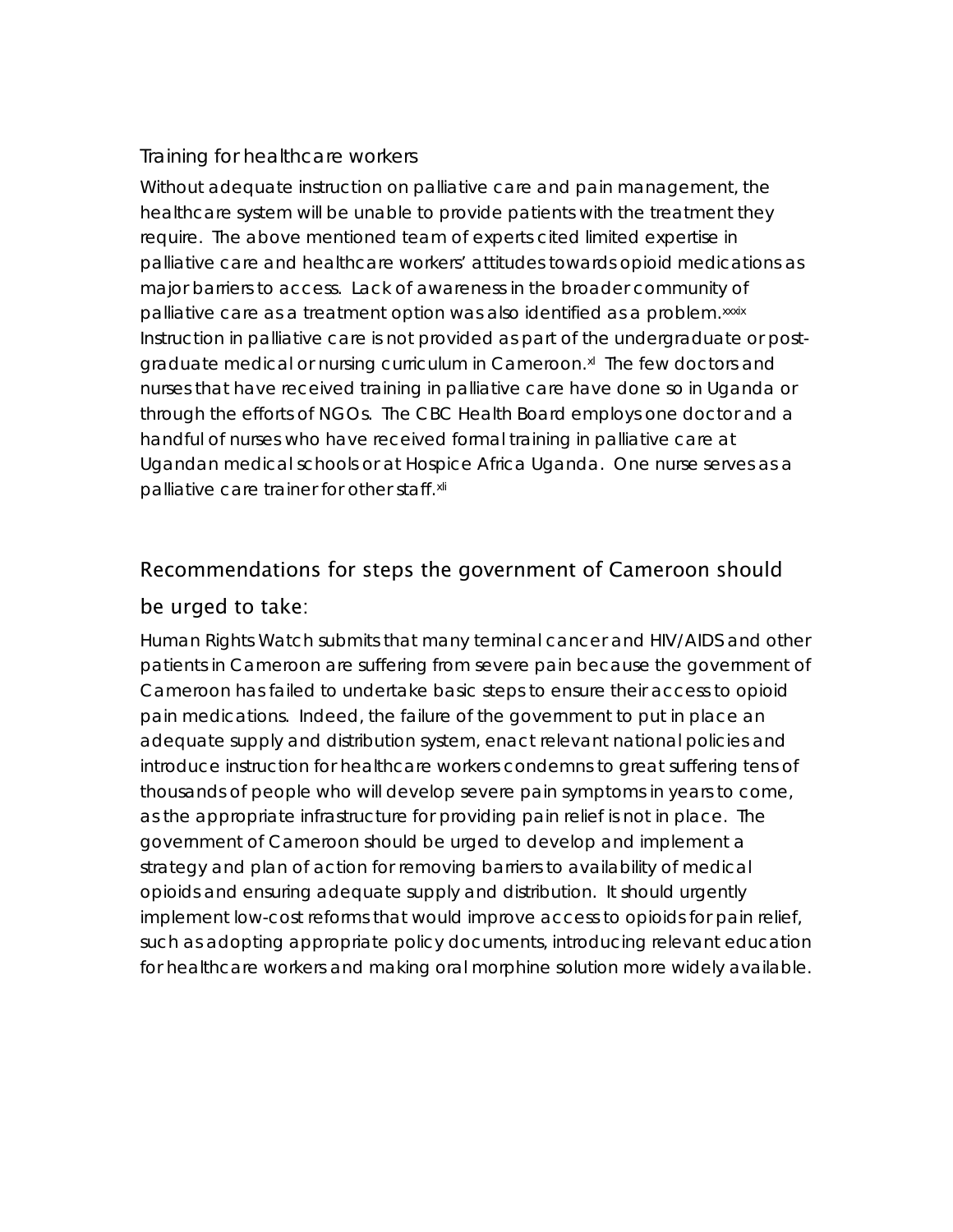i Human Rights Council, Report of the Special Rapporteur on Torture and Other Cruel, Inhuman or

Degrading Treatment or Punishment, Manfred Nowak, "Promotion and Protection of All Human Rights, Civil Political, Economic, Social and Cultural Rights, including the Right to Development," A/HRC/10/44, January 14, 2009, para. 72.

ii One WHO study found that people who live with chronic pain are four times more likely to suffer from anxiety and depression: O. Gureje, et al., "Persistent pain and well‐being: a World Health Organization study in primary care," *Journal of the American Medical Association,* vol. 80, 1998, pp. 147‐51; see also F. Brennan, D.B. Carr, M.J. Cousins, "Pain Management: A Fundamental Human Right," *Anesthesia & Analgesia*, vol. 105, no. 1, July 2007, pp. 205‐221; B. Rosenfeld, et al., "Pain in Ambulatory AIDS Patients II: Impact of Pain on Psychological Functioning and Quality of Life," *Pain,* vol. 68, 1996, pp. 2‐3, 323 – 28.

iii Human Rights Watch interviews in the Indian states of Kerala, Andhra Pradesh, West Bengal, and Rajasthan; March and April 2008

iv UN Committee Against Torture, General Comment No. 2, Implementation of article 2 by States parties, U.N. Doc. CAT/C/GC/2 (2008), para. 10.

v Ibid, paras. 4 and 25.

vi The six strong opioids commonly used for pain relief, morphine, fentanyl, oxcodone, hydromorphone, pethidine and methadone, are all regulated by the Single Convention on Narcotic Drugs, 1961, adopted March 30, 1961, 520 U.N.T.S. 151, entered into force December 13, 1964. Of these, morphine is the gold standard for the treatment of moderate to severe pain.

vii WHO, "WHO Briefing Note: Access to Controlled Medications Programme," February, 2009,

https://intranet.hrw.org/Program%20Central%20Style%20Guide%20Documents/citationsty le.pdf (accessed August 24, 2009), p.1.

viii Human Rights Watch, *"Please, do not make us suffer any more…": Access to Pain Treatment as a Human Right*, March, 2009,

http://www.hrw.org/en/reports/2009/03/02/please-do-not-make-us-suffer-any-more. ix M. van den Beuken-van Everdingen, et al., "Prevalence of pain in patients with cancer: a systematic review of the past 40 years," *Annals of Oncology*, vol. 18, no.9, March 12, 2007, pp. 1437‐1449.

x C. S. Cleeland, et al., "Multidimensional Measurement of Cancer Pain: Comparisons of U.S. and Vietnamese Patients," *Journal of Pain and Symptom Management,* vol. 3, 1988, pp. 1, 23 ‐ 27; C. S. Cleeland, et al., "Dimensions of the Impact of Cancer Pain in a Four Country Sample: New Information

from Multidimensional Scaling," *Pain*, vol. 67, 1996, pp. 2‐3, 267 ‐ 73; R.L. Daut and C.S. Cleeland, "The prevalence and severity of pain in cancer," *Cancer*, vol. 50, 1982, pp. 1913‐8; K. M. Foley, "Pain

Syndromes in Patients with Cancer," in K. M. Foley, J. J. Bonica and V. Ventafridda, eds., *Advances in Pain Research and Therapy,* (New York: Raven Press, 1979), pp.59‐75; K. M. Foley, "Pain Assessment and Cancer Pain Syndromes," in D. Doyle, G. Hank and N. MacDonald, eds., *Oxford Textbook of Palliative Medicine,* 2nd ed., (New York: Oxford University Press, 1999), pp. 310‐31; J. Stjernsward and D. Clark, "Palliative Medicine: A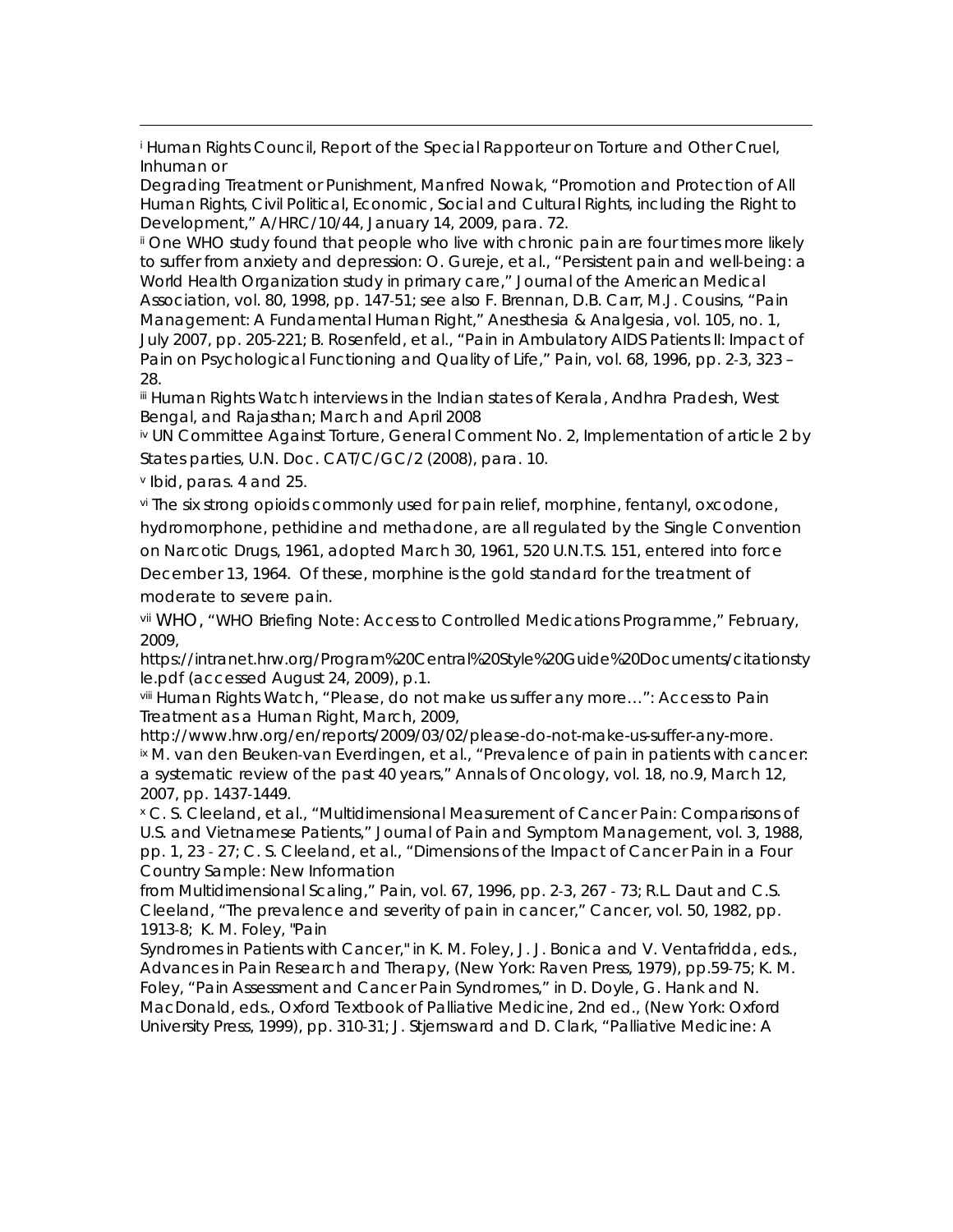Global Perspective," in D. Doyle et al. eds., *Oxford Textbook of Palliative Medicine*, 3rd ed., (New York: Oxford University Press, 2003), pp. 1199‐222.

xi K. Green, "Evaluating the delivery of HIV palliative care services in out-patient clinics in Viet Nam,

upgrading document," London School of Hygiene and Tropical Medicine, 2008; K. M. Foley, et

al., "Pain Control for People with Cancer and AIDS," in *Disease Control Priorities in Developing* 

*Countries*, 2nd ed., (New York: Oxford University Press, 2003), pp. 981-994; F. Larue, et al., "Underestimation and under‐treatment of pain in HIV disease: a multicentre study," *British Medical* 

*Journal*, vol.314, 1997, p.23; J. Schofferman and R. Brody, "Pain in Far Advanced AIDS," in K. M. Foley, J. J. Bonica and V. Ventafridda, eds., *Advances in Pain Research and* 

*Therapy*, pp. 379-86; E. J. Singer, et al., "Painful Symptoms Reported by Ambulatory HIV-Infected Men in a Longitudinal Study," *Pain*, vol. 54, 1993, pp. 1 15 – 19.

xii K. M. Foley et al., "Pain Control for People with Cancer and AIDS" in *Disease Control Priorities in Developing Countries*, 981‐994.

xiii WHO, "Achieving Balance in National Opioids Control Policy: Guidelines for Assessment," WHO/EDM/QSM/2000.4, 2000,

http://apps.who.int/medicinedocs/collect/medicinedocs/pdf/whozip39e/whozip39e.pdf , (accessed August 7, 2009), p. 1.

xiv K.M. Foley, et al., "Pain Control for People with Cancer and AIDS" in *Disease Control Priorities in Developing Countries*, 981‐994.

xv Ibid. This is an estimate for low and middle income countries. The average daily dose in industrialized countries tends to be higher. This is due, among others, to longer survival of patients and the development among patients of tolerance to opioid analgesics: email communication with K. M. Foley, January 23, 2009.

xvi WHO, *National Cancer Control Programmes: Policies and Managerial Guidelines*, 2nd ed., (Geneva: WHO, 2002), pp. xv, xvi.

xvii Preamble to the Single Convention on Narcotic Drugs, 1961, adopted March 30, 1961, 520 U.N.T.S. 151, entered into force December 13, 1964.

xviii International Narcotics Control Board, "Availability of Opiates for Medical Needs: Report of the International Narcotics Control Board for 1995," 1996,

http://www.incb.org/pdf/e/ar/1995/suppl1en.pdf (accessed January 15, 2009), p.1.

xix WHO, *National Cancer Control Programmes: Policies and Managerial Guidelines*, 2nd ed., pp. 83-91; WHO, "A Community Health Approach to Palliative Care for HIV/AIDS and Cancer Patients in Sub-Saharan Africa," August 15, 2004,

http://www.who.int/hiv/pub/prev\_care/en/palliative.pdf (accessed August 7, 2009), p 6- 7.

xx Human Rights Council, Report of the Special Rapporteur on Torture and Other Cruel, Inhuman or

Degrading Treatment or Punishment, Manfred Nowak, "Promotion and Protection of All Human Rights, Civil Political, Economic, Social and Cultural Rights, including the Right to Development," A/HRC/10/44, January 14, 2009, para. 74(e).

xxi Calculated using statistics from the World Health Organization Statistical Information System (WHOSIS) http://www.who.int/whosis/en/index.html (accessed July 15, 2009).

Cameroon's population is approximately 18,175,000 (2006), its HIV/AIDS mortality rate is 282.0 per 100,000 (2005) and its cancer mortality rate is 150.0 per 100,000 (2002).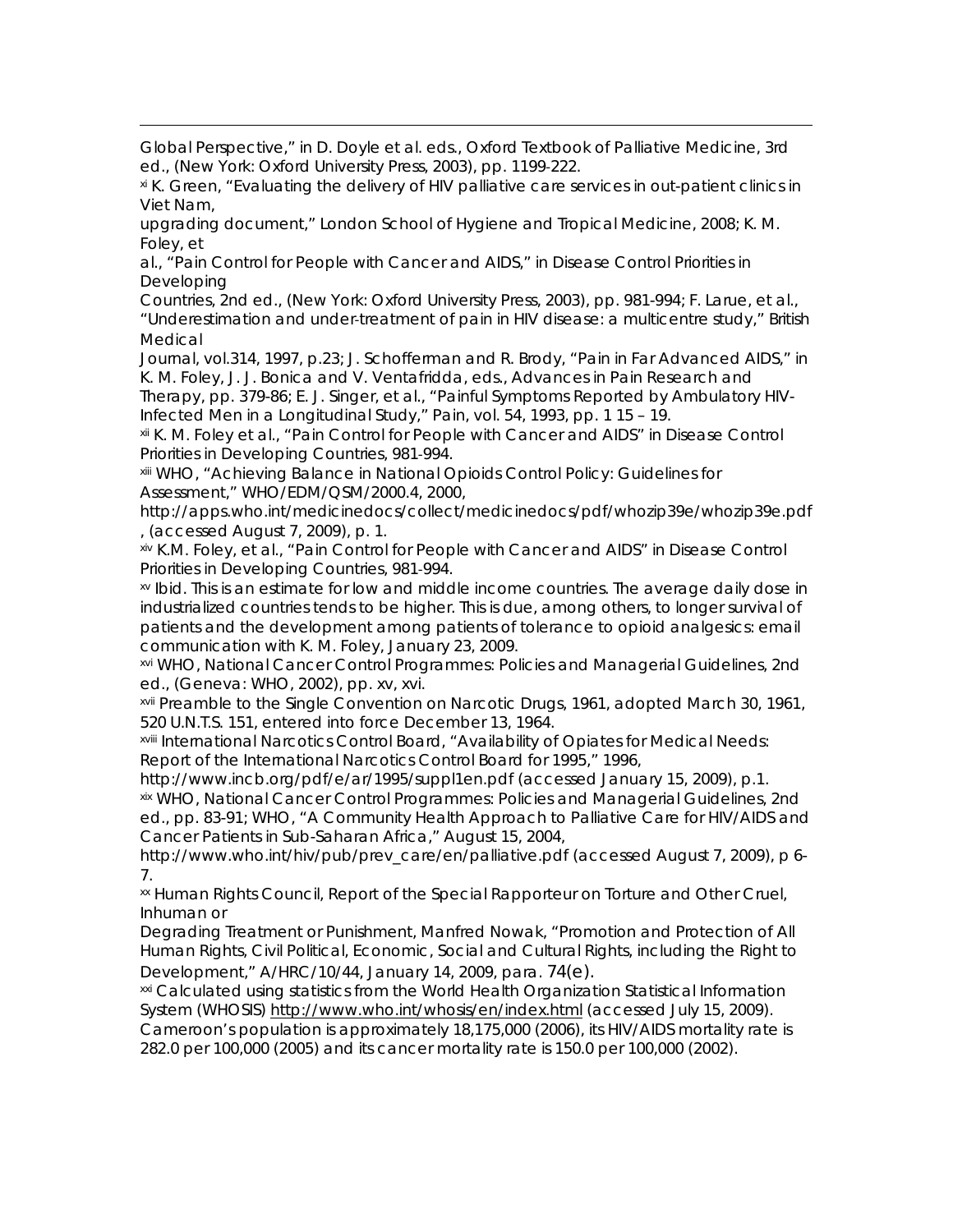xxii K. M. Foley et al., "Pain Control for People with Cancer and AIDS" in *Disease Control Priorities in Developing Countries*, 981‐994.

xxiii Non-lethal cancer, lethal and non-lethal HIV/AIDS, lethal and non-lethal injuries, and various other health conditions can cause moderate to severe pain requiring opioid pain medications. An estimated 540,000 people are living with HIV/AIDS in Cameroon (WHO, UNAIDS, "Epidemiological Fact Sheet on HIV and AIDS: Cameroon, 2008 Update," September 2008,

http://apps.who.int/globalatlas/predefinedReports/EFS2008/full/EFS2008\_CM.pdf [accessed August 7, 2009], p.4) tens of thousands of people die of injuries each year (WHOSIS, accessed July 15, 2009), and thousands more suffer from non‐terminal cancer. xxiv The calculation is based on an estimate by K. M. Foley and others that 80% of terminal cancer patients and 50% of terminal AIDS patients will require an average of 90 days of pain treatment with 60 to 75 mg of morphine per day: K. M. Foley, et al., "Pain Control for People with Cancer and AIDS" in *Disease Control Priorities in Developing Countries*, 981‐994.

xxv Single Convention on Narcotic Drugs, art. 20(1)(c).

xxvi International Narcotics Control Board, *Narcotic Drugs: Estimated World Requirements for 2009 – Statistics for 2007*, E/F/S.09.XI.02 (New York: United Nations, 2009), p. 222. xxvii The calculation is based on an estimate by K. M. Foley and others that 80% of terminal cancer patients and 50% of terminal AIDS patients will require an average of 90 days of pain treatment with 60 to 75 mg of morphine per day. K. M. Foley, et al., "Pain Control for People with Cancer and AIDS" in *Disease Control Priorities in Developing Countries*, 981‐994.

xxviiiCameroon has committed to a target of allocating 15% of government spending on the improving the health sector (*Abuja Declaration on HIV/AIDS, Tuberculosis and Other Related Infectious Diseases,* April 27, 2001, Abuja, Nigeria, OAU/SPS/ABUJA/3).

Government spending on health care reached 10% of total spending between 2003 and 2005, before declining to 8.6% of total government spending in 2006, the last year for which statistics are available (statistics from the World Health Organization Statistical Information System (WHOSIS) http://www.who.int/whosis/en/index.html [accessed August 19, 2009]). Cameroon has considerable oil revenues but is ranked 141st of 180 countries on Transparency International's Corruption Perception Index

(http://www.transparency.org/news\_room/in\_focus/2008/cpi2008/cpi\_2008\_table). Corruption at all levels of government impedes greater investment in healthcare and leads to the diversion of invested funds. Equally, healthcare provider's demands for 'informal payments' are a barrier to healthcare access.

xxix Single Convention on Narcotic Drugs, arts. 21 and 31; International Narcotics Control Board, "Training Material: 1961 Single Convention on Narcotic Drugs, Part 1 – The International Control System for Narcotic Drugs", UN Doc. E/INCB/2005/NAR\_1, 2005, http://www.incb.org/pdf/e/estim/trainmat/NAR\_1%20English%202005.pdf (accessed July 16, 2009), pp. 11-14.

xxx International Narcotics Control Board, *Narcotic Drugs: Estimated World Requirements for 2009 – Statistics for 2007*, p. 28. When a state fails to submit an estimate, the International Narcotics Control Board ("the Board") makes its own estimate of the state's needs, effectively authorizing the state to import opiates, and other states to export to